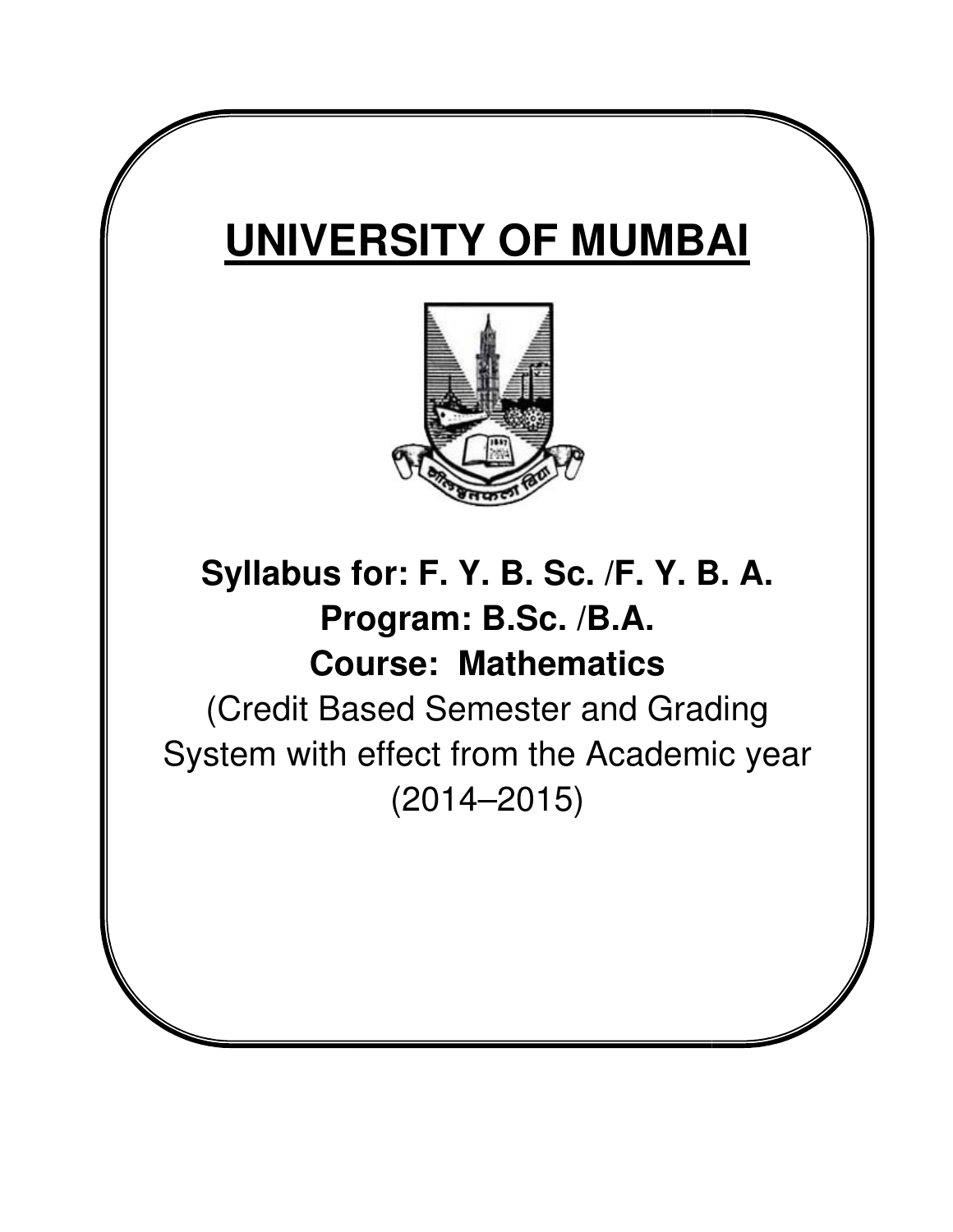## **Revised Syllabus in Mathematics Credit Based Semester and Grading System First Year B. Sc. / B. A. 2014-2015**

#### **Preamble**

 The University of Mumbai has brought into force the revised syllabi as per the Credit Based Semester and Grading system for the First year B. Sc/ B. A. Programme in Mathematics from the academic year 2011-2012.

 Mathematics has been fundamental to the development of science and technology. In recent decades, the extent of application of Mathematics to real world problems has increased by leaps and bounds. Taking into consideration the rapid changes in science and technology and new approaches in different areas of mathematics and related subjects like Physics, Statistics and Computer Sciences, the board of studies in Mathematics with concern of teachers of Mathematics from different colleges affiliated to University of Mumbai has prepared the syllabus of F.Y.B. Sc. / F. Y. B. A. Mathematics.

 The present syllabi of F. Y. B. Sc. for Semester I and Semester II has been designed as per U. G. C. Model curriculum so that the students learn Mathematics needed for these branches, learn basic concepts of Mathematics and are exposed to rigorous methods gently and slowly. The syllabi of F. Y. B. Sc. / F. Y. B. A. would consist of two semesters and each semester would comprise of two courses for F. Y. B. Sc. Mathematics and one course for each semester for F. Y. B. A. Mathematics. Course I is 'Calculus I and Calculus II'. Calculus is applied and needed in every conceivable branch of science. Course II, 'Algebra I and Linear Algebra' develops mathematical reasoning and logical thinking and has applications in science and technology.

## **Aims:**

1. Give the students a sufficient knowledge of fundamental principles, methods and a clear perception of innumerous power of mathematical ideas and tools and know how to use them by modeling, solving and interpreting.

2. Reflecting the broad nature of the subject and developing mathematical tools for continuing further study in various fields of science.

3. Enhancing students' overall development and to equip them with mathematical modeling abilities, problem solving skills, creative talent and power of communication necessary for various kinds of employment.

4. A student should get adequate exposure to global and local concerns that explore them many aspects of Mathematical Sciences.

## **Teaching Pattern**

- 1. Three lectures per week per course.
- 2. One Tutorial per week per batch per course (The batches to be formed as prescribed by the University).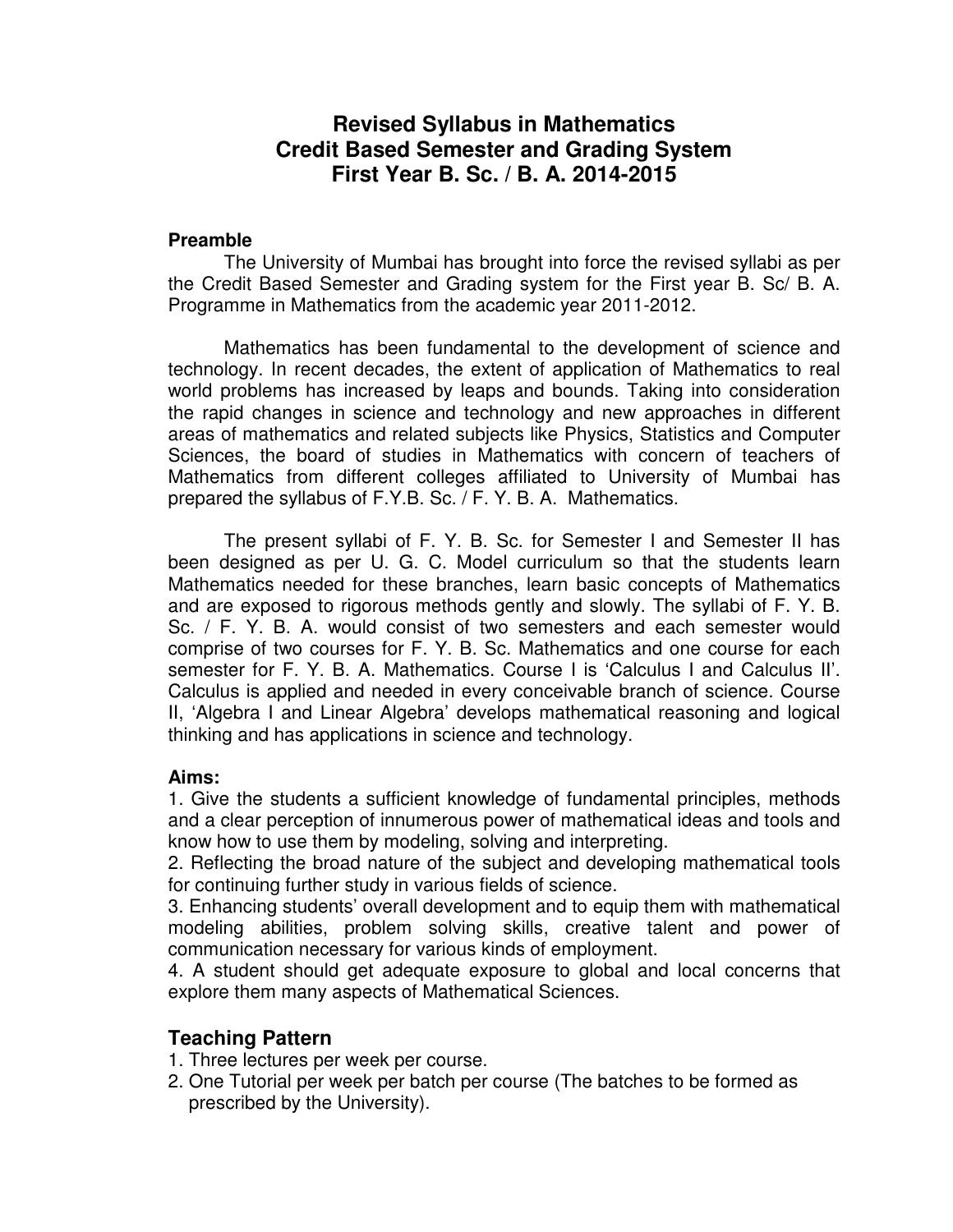## 3. One assignment per course or one project. **SEMESTER I**

| <b>CALCULUS I</b>                |               |                                                    |                |         |  |  |  |
|----------------------------------|---------------|----------------------------------------------------|----------------|---------|--|--|--|
| <b>Course Code</b>               | <b>UNIT</b>   | <b>TOPICS</b>                                      | <b>Credits</b> | L/ Week |  |  |  |
| <b>USMT101</b><br><b>UAMT101</b> |               | Real Number System and<br>Sequence of Real Numbers | 3              | 3       |  |  |  |
|                                  | Ш             | Sequences (contd.)                                 |                |         |  |  |  |
|                                  | Ш             | Limits and Continuity                              |                |         |  |  |  |
| <b>ALGEBRAI</b>                  |               |                                                    |                |         |  |  |  |
| <b>USMT102</b>                   |               | Integers and divisibility                          |                |         |  |  |  |
|                                  | $\mathsf{II}$ | <b>Functions and Equivalence</b><br>relations      | 3              | 3       |  |  |  |
|                                  | Ш             | Polynomials                                        |                |         |  |  |  |

## **SEMESTER II**

| <b>CALCULUS II</b>    |              |                                                  |         |        |  |  |
|-----------------------|--------------|--------------------------------------------------|---------|--------|--|--|
| <b>Course Code</b>    | <b>UNIT</b>  | <b>TOPICS</b>                                    | Credits | L/Week |  |  |
| <b>USMT201</b>        |              | <b>Series</b>                                    |         |        |  |  |
|                       | $\mathbf{I}$ | Continuous functions and<br>Differentiation      | 3       | 3      |  |  |
|                       | Ш            | Application of differentiation                   |         |        |  |  |
| <b>LINEAR ALGEBRA</b> |              |                                                  |         |        |  |  |
| <b>USMT202</b>        |              | System of Linear Equation and<br><b>Matrices</b> |         |        |  |  |
| <b>UAMT201</b>        | Ш            | Vector spaces                                    | 3       | 3      |  |  |
|                       | Ш            | <b>Basis and Linear Transformation</b>           |         |        |  |  |

## **Equivalences of previous syllabus with new syllabus:**

| Sr. No.       | <b>New course</b>         | Old course                            |
|---------------|---------------------------|---------------------------------------|
|               | <b>USMT 101/ UAMT101:</b> | <b>USMT101/ UAMT101:</b>              |
|               | Calculus I                | <b>Calculus and Analytic Geometry</b> |
| $\mathcal{P}$ | <b>USMT 102</b>           | <b>USMT 102</b>                       |
|               | Algebra I                 | <b>Discrete Mathematics</b>           |
| 3             | <b>USMT 201:</b>          | <b>USMT201/ UAMT201</b>               |
|               | Calculus II               | <b>Calculus and Analytic Geometry</b> |
|               | <b>USMT 202:</b>          |                                       |
|               | Linear Algebra            |                                       |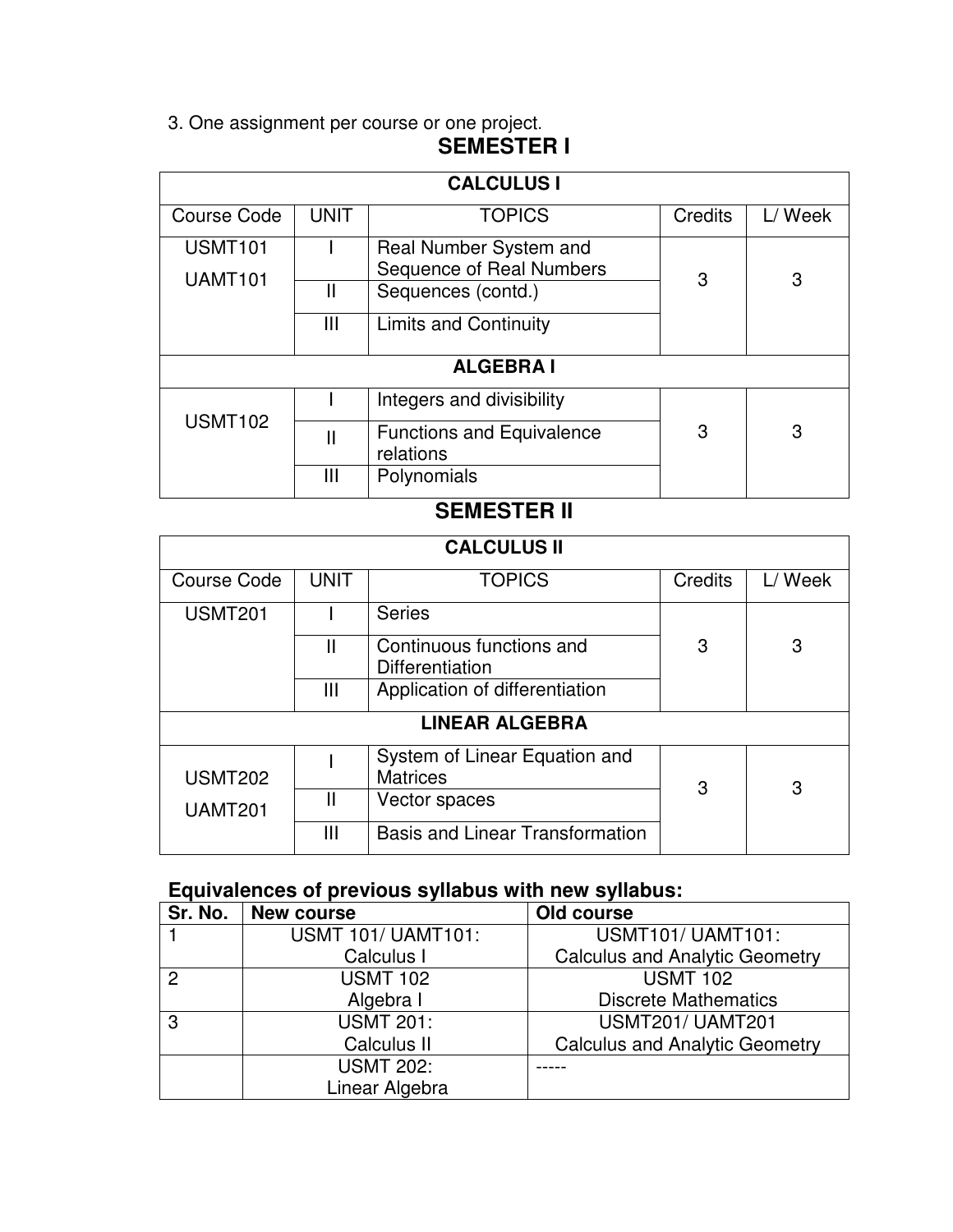## **F. Y. B. Sc./ F. Y. B. A. Mathematics**

**Note:** All topics have to be covered with proof in details (unless mentioned otherwise) and examples.

## **SEMESTER I USMT 101/ UAMT 101: CALCULUS I**

**Brief review:** Domain, Range, Types of function: Injective, Surjective, Bijective, Inverse, Composite.

## **Unit I: Real Number System and Sequence of Real Numbers (15 Lectures)**

**Real Numbers:** Real number system and order properties of R, Absolute value properties AM-GM inequality, Cauchy-Schwarz inequality, Intervals and neighbourhood, Hausdorff property, Bounded sets, Continuum property (l.u.b. axiom-statement, g.l.b.) and its consequences, Supremum and infimum, Maximum and minimum, Archimedean property and it's applications.

**Sequences:** Definition of a sequence and examples, Convergence of sequence, every convergent sequence is bounded, Limit of sequence, uniqueness of limit if it exists, Divergent sequences, Convergence of standard sequences like  $c^{\frac{1}{n}}, n^{\frac{1}{n}}, a^n$  etc.

## **Unit II: Sequences (contd.) (15 Lectures)**

Algebra of convergent sequences, Sandwich theorem, Monotone sequences, Monotone convergence theorem and consequences such as convergent of

 $1 + \frac{1}{1}$ *n*  $\left(1+\frac{1}{n}\right)^n$ , Subsequences: Definition, Subsequence of a convergent sequence is

convergent and converges to the same limit, Cauchy sequence: Definition, every convergent sequence is a Cauchy sequence and converse.

## **Unit III: Limits and Continuity (15 Lectures)**

**Limit of Functions:** Graphs of some standard functions such as |x|,  $e^x$ ,  $\log x$ ,  $\frac{1}{x'}$   $ax^2 + bx + c$ ,  $\lfloor x \rfloor$  (Flooring function),  $\lceil x \rceil$  (Ceiling function),  $x^n (n \ge 3)$ , sin x, cos x, tan x, x sin  $\frac{1}{x}$ ,  $x^2 \sin \frac{1}{x}$  over suitable intervals, Limit of a function, evaluation of limit of simple functions using the  $\varepsilon - \delta$ definition, uniqueness of limit if it exists, Algebra of limits (with proof), Limit of composite function, Sandwich theorem, Left hand, right hand limits, nonexistence of limits, Limit as  $x \to \pm \infty$  and  $\lim f(x) = \pm \infty$ .

**Continuous functions:** Continuity of a real valued function on a set in terms of limits, examples, Continuity of a real valued function at end points of domain, Sequential continuity, Algebra of continuous functions, Discontinuous functions, examples of removable and essential discontinuity.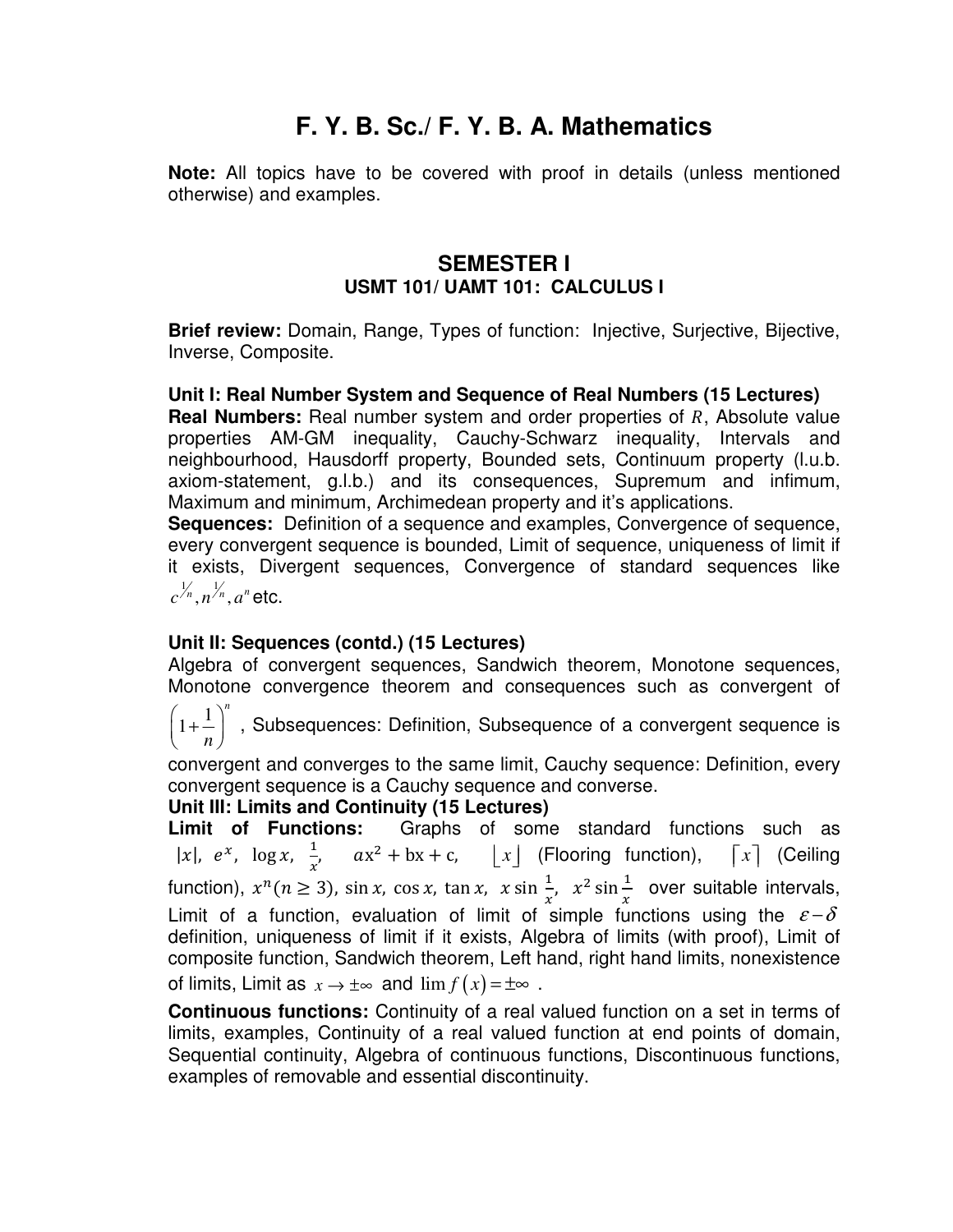#### **Recommended Books:**

- 1. R. R. Goldberg, Methods of Real Analysis, Oxford and IBH, 1964.
- 2. Binmore, Mathematical Analysis, Cambridge University Press, 1982.

#### **Additional Reference Books**

- 1. T. M. Apostol, Calculus Vol I, Wiley & Sons (Asia) Pte. Ltd.
- 2. Courant and John, A Introduction to Calculus and Analysis, Springer.
- 3. Ajit and Kumaresan, A Basic Course in Real Analysis, CRC Press, 2014.
- 4. James Stewart, Calculus, Third Edition, Brooks/cole Publishing Company, 1994.
- 5. Ghorpade Limaye, A Course in Calculus and Real Analysis, Springer International Ltd, 2000.

## **Assignments (Tutorials)**

- 1. Application based examples of Archimedean property, intervals, neighbourhood.
- 2. Consequences of continuum property, infimum and supremum of sets.
- 3. Calculating limits of sequence.
- 4. Cauchy sequence, monotone sequence.
- 5. Limit of a function and Sandwich theorem.
- 6. Continuous and discontinuous functions.

## **USMT102: ALGEBRA I**

## **Prerequisites:**

**Set Theory:** Set, subset, union and intersection of two sets, empty set, universal set, complement of a set, De Morgan's laws, Cartesian product of two sets, Relations, Permutations and combinations,  $nCr, nPr$ .

**Complex numbers:** Addition and multiplication of complex numbers, modulus, amplitude and conjugate of a complex number.

## **Unit I: Integers and divisibility (15 Lectures)**

Statements of well-ordering property of non-negative integers, Principle of finite induction (first and second) as a consequence of well-ordering property, Binomial theorem for non-negative exponents, Pascal Triangle.

Divisibility in integers, division algorithm, greatest common divisor (g.c.d.) and least common multiple (l.c.m.) of two integers, basic properties of g.c.d. such as existence and uniqueness of g.c.d. of integers  $a$  and  $b$  and that the g.c.d. can be expressed as  $ma + nb$ ,  $m, n \in \mathbb{Z}$ , Euclidean algorithm, Primes, Euclid's lemma, Fundamental theorem of arithmetic, The set of primes is infinite.

Congruences, definition and elementary properties, Euler's  $\phi$ - function, Statements of Euler's theorem, Fermat's theorem and Wilson theorem, Applications.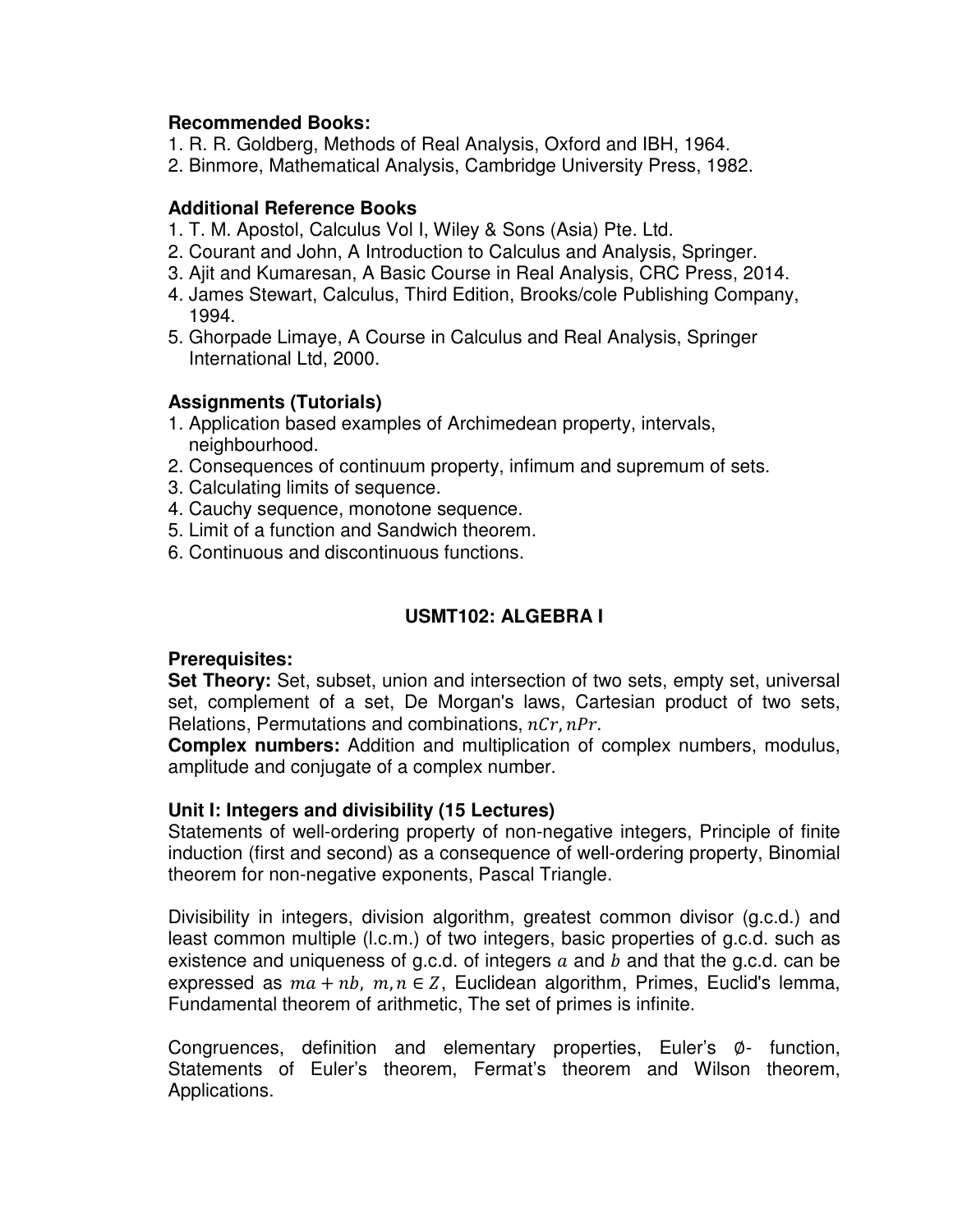## **Unit II: Functions and Equivalence relations (15 Lectures)**

Definition of function, domain, codomain and range of a function, composite functions, examples, Direct image  $f(A)$  and inverse image  $f^{-1}(A)$  of a function  $f$ , Injective, surjective, bijective functions, Composite of injective, surjective, bijective functions, Invertible functions, Bijective functions are invertible and conversely, Examples of functions including constant, identity, projection, inclusion, Binary operation as a function, properties, examples.

Equivalence relations, Equivalence classes, properties such as two equivalences classes are either identical or disjoint, Definition of partition, every partition gives an equivalence relation and vice versa, Congruence an equivalence relation on Z, Residue classes, Partition of Z, Addition modulo  $n$ , Multiplication modulo n, examples, conjugate classes.

## **Unit III: Polynomials (15 Lectures)**

Definition of polynomial, polynomials over F, where  $F = Q$ , R or C, Algebra of polynomials, degree of polynomial, basic properties, Division algorithm in  $F[X]$ . (without proof) and g.c.d. of two polynomials and its basic properties (without proof), Euclidean algorithm (without proof), applications, Roots of a polynomial, relation between roots and coefficients, multiplicity of a root, Remainder theorem, Factor theorem, A polynomial of degree  $n$  over  $F$  has at most  $n$  roots. Complex roots of a polynomial in  $R[X]$  occur in conjugate pairs, Statement of Fundamental Theorem of Algebra, A polynomial of degree n in  $C[X]$  has exactly n complex roots counted with multiplicity, A non constant polynomial in  $R[X]$  can be expressed as a product of linear and quadratic factors in  $R[X]$ , Necessary condition for a rational number  $\frac{p}{q}$  to be a root of a polynomial with integer coefficients, simple consequences such as  $\sqrt{p}$  is a irrational number where p is a prime number,  $n^{th}$  roots of unity, sum of  $n^{th}$  root of unity.

## **Recommended Books**

- 1. David M. Burton, Elementary Number Theory, Seventh Edition, McGraw Hill Education (India) Private Ltd.
- 2. Norman L. Biggs, Discrete Mathematics, Revised Edition, Clarendon Press, Oxford 1989.

## **Recommended Books**

- 1. I. Niven and S. Zuckerman, Introduction to the theory of numbers, Third Edition, Wiley Eastern, New Delhi, 1972.
- 2. G. Birkoff and S. Maclane, A Survey of Modern Algebra, Third Edition, Mac Millan, New York, 1965.
- 3. N. S. Gopalkrishnan, University Algebra, Ne Age International Ltd, Reprint 2013.
- 4. I .N. Herstein, Topics in Algebra, John Wiley, 2006.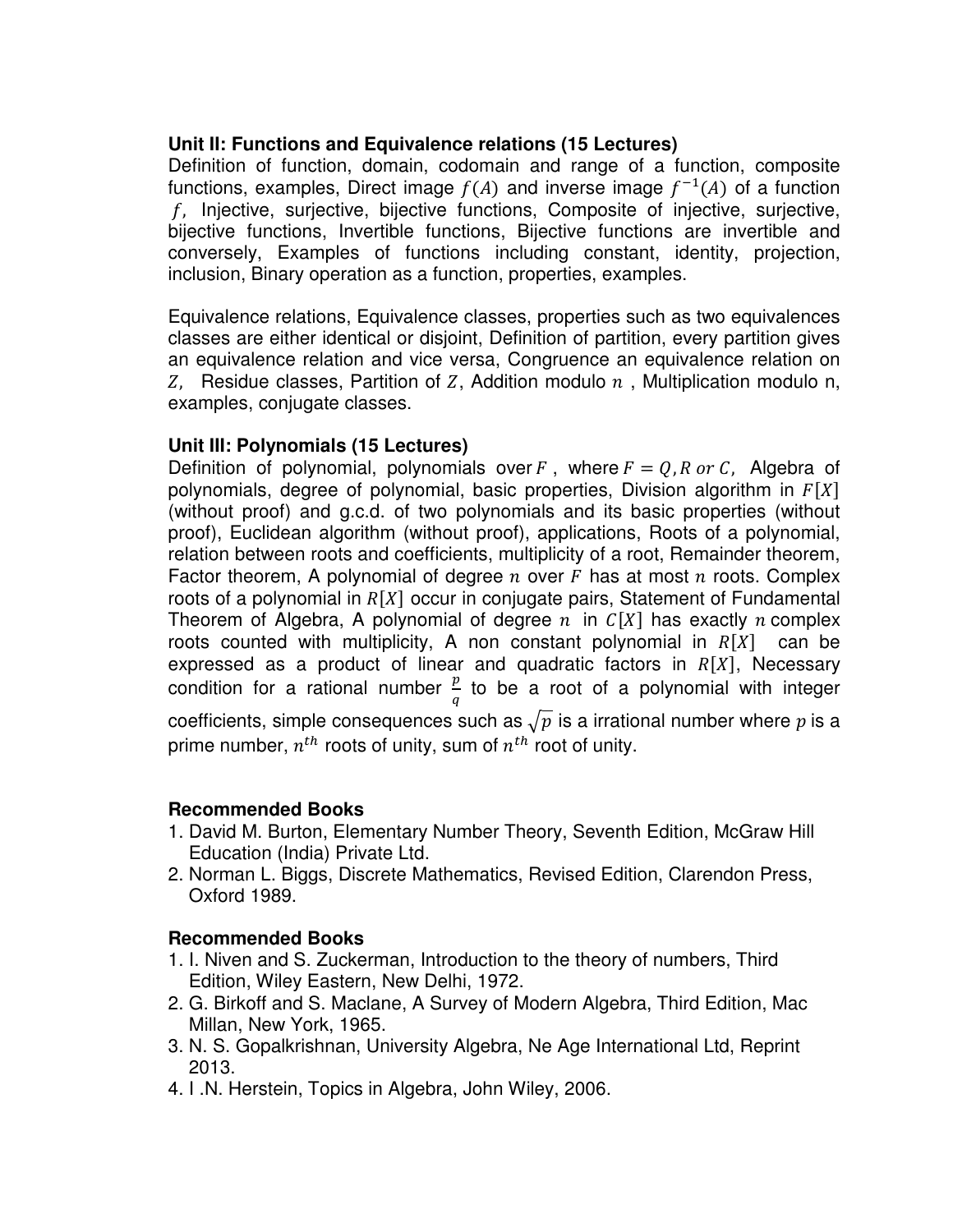- 5. P. B. Bhattacharya S. K. Jain and S. R. Nagpaul, Basic Abstract Algebra, New Age International, 1994.
- 6. Kenneth Rosen, Discrete Mathematics and its applications, Mc-Graw Hill International Edition, Mathematics Series.

## **Assignments (Tutorials)**

- 1. Mathematical induction (The problems done in F.Y.J.C. may be avoided).
- 2. Division Algorithm and Euclidean algorithm, in Z, Primes and the Fundamental Theorem of Arithmetic.
- 3. Functions (direct image and inverse image). Injective, surjective, bijective functions, finding inverses of bijective functions.
- 4. Congruences and Euler's-function, Fermat's little theorem, Euler's theorem and Wilson's theorem.
- 5. Equivalence relation.
- 6. Factor Theorem, relation between roots and coefficients of polynomials, factorization and reciprocal polynomials.

## **SEMESTER II USMT 201: CALCULUS II**

## **Unit I: Series (15 Lectures)**

Series of real numbers, simple examples of series, Sequence of partial sums, convergence of series, convergent and divergent series, Necessary condition: series  $\sum a_n$ , convergent implies  $a_n \to 0$ , converse not true, Algebra of convergent series, Cauchy criterion,  $\sum \frac{1}{n^p}$  converges for  $p > 1$ , divergence of

1  $\sum_{n=1}^{\infty}$  , Comparison test, limit comparison test, Alternating series, Leibnitz

theorem (alternating series test) and convergence of  $\sum_{n=1}^{\infty}$  $\frac{1}{n}$ , Absolute convergence, conditional convergence, absolute convergence implies convergence but not conversely, Ratio test, root test (without proofs) and examples.

## **Unit II: Continuous functions and Differentiation (15 Lectures)**

**Properties of Continuous functions:** If  $f:[a,b] \to R$  is continuous at  $x_0 \in [a,b]$ and  $f(x_0) > 0$  then there exists a neighbourhood *N* of  $x_0$  such that  $f(x) > 0$ 0 for all x in N, If  $f:[a,b]\to\mathbb{R}$  is continuous function then the image  $f([a,b])$  is a closed interval, Intermediate value theorem and its applications, Bolzano-Weierstrass theorem (statement only), A continuous function on a closed and bounded interval is bounded and attains its bounds.

**Differentiation of real valued function of one variable:** Definition of differentiation at a point and on an open set, examples of differentiable and non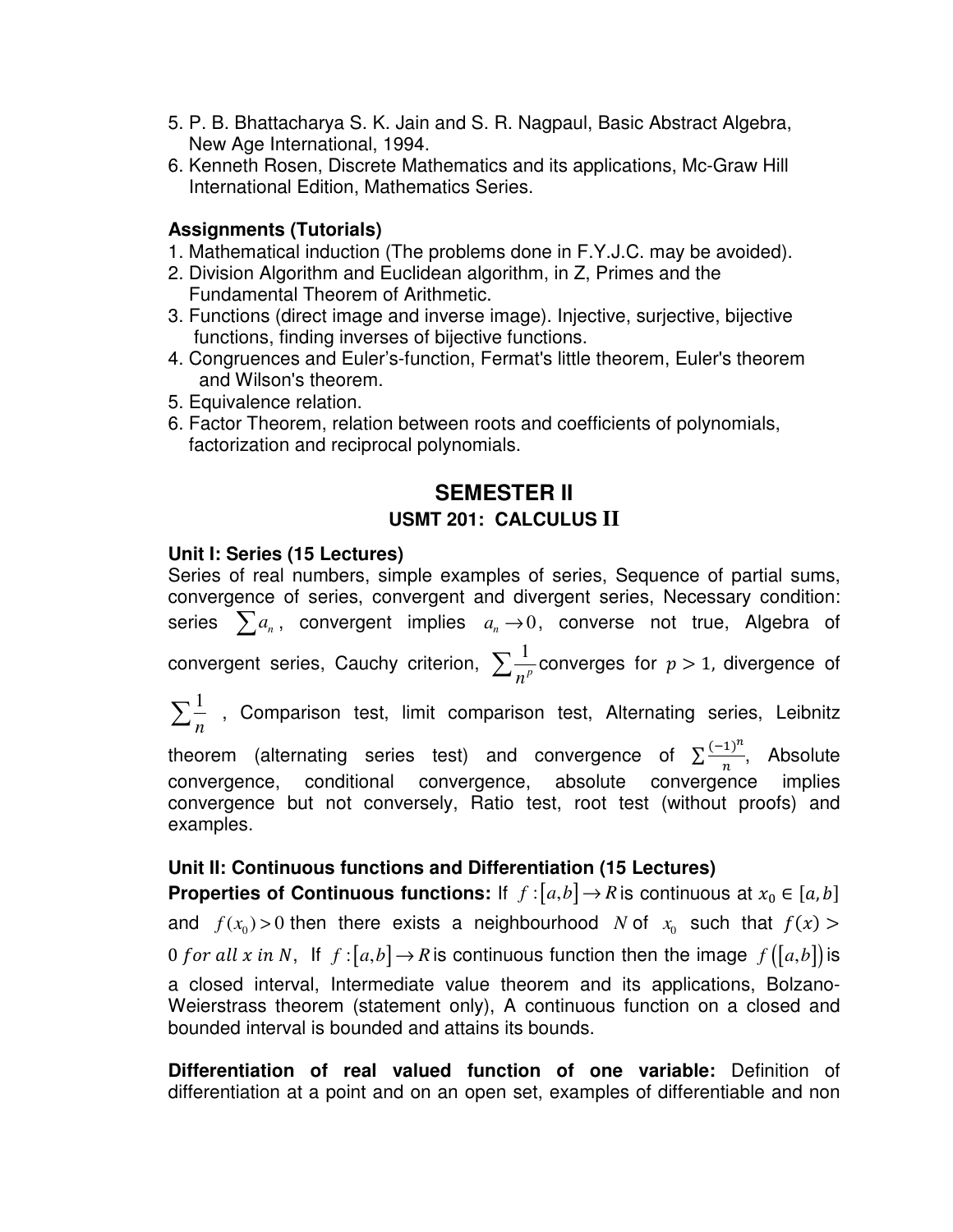differentiable functions, differentiable functions are continuous but not conversely, Algebra of differentiable functions, chain rule, Higher order derivatives, Leibnitz rule, Derivative of inverse functions, Implicit differentiation (only examples).

## **Unit III: Application of differentiation (15 Lectures)**

Definition of local maximum and local minimum, necessary condition, stationary points, second derivative test, examples, Graphing of functions using first and second derivatives, concave, convex functions, points of inflection, Rolle's theorem, Lagrange's and Cauchy's mean value theorems, applications and examples, Monotone increasing and decreasing function, examples, L-hospital rule without proof, examples of indeterminate forms, Taylor's theorem with Lagrange's form of remainder with proof, Taylor polynomial and applications.

## **Recommended Books**

- 1. R. R. Goldberg, Methods of Real Analysis, Oxford and IBH, 1964.
- 2. James Stewart, Calculus, Third Edition, Brooks/cole Publishing Company, 1994.
- 3. T. M. Apostol, Calculus Vol I, Wiley & Sons (Asia) Pte. Ltd.

## **Additional Reference Books**

- 1. Courant and John, A Introduction to Calculus and Analysis, Springer.
- 2. Ajit and Kumaresan, A Basic Course in Real Analysis, CRC Press, 2014.
- 4. Ghorpade Limaye, A Course in Calculus and Real Analysis, Springer International Ltd, 2000.
- 5. Binmore, Mathematical Analysis, Cambridge University Press, 1982.
- 6. G. B. Thomas, Calculus,  $12<sup>th</sup>$  Edition, 2009.

## **Assignments (Tutorials)**

- 1. Calculating limit of series, Convergence tests.
- 2. Properties of continuous functions.
- 3. Differentiability, Higher order derivatives, Leibnitz theorem.
- 4. Mean value theorems and its applications.
- 5. Extreme values, increasing and decreasing functions.
- 6. Applications of Taylor's theorem and Taylors polynomials.

## **USMT 202/ UAMT 201: LINEAR ALGEBRA**

## **Prerequisites:**

Review of vectors in  $R^2$  and  $R^3$  as points, Addition and scalar multiplication of vectors in terms of co-ordinates, Dot product, Scalar triple product, Length (norm) of a vector).

## **Unit I: System of Linear equations and Matrices (15 Lectures)**

Parametric equation of lines and planes, System of homogeneous and nonhomogeneous linear equations, the solution of system of  $m$  homogeneous linear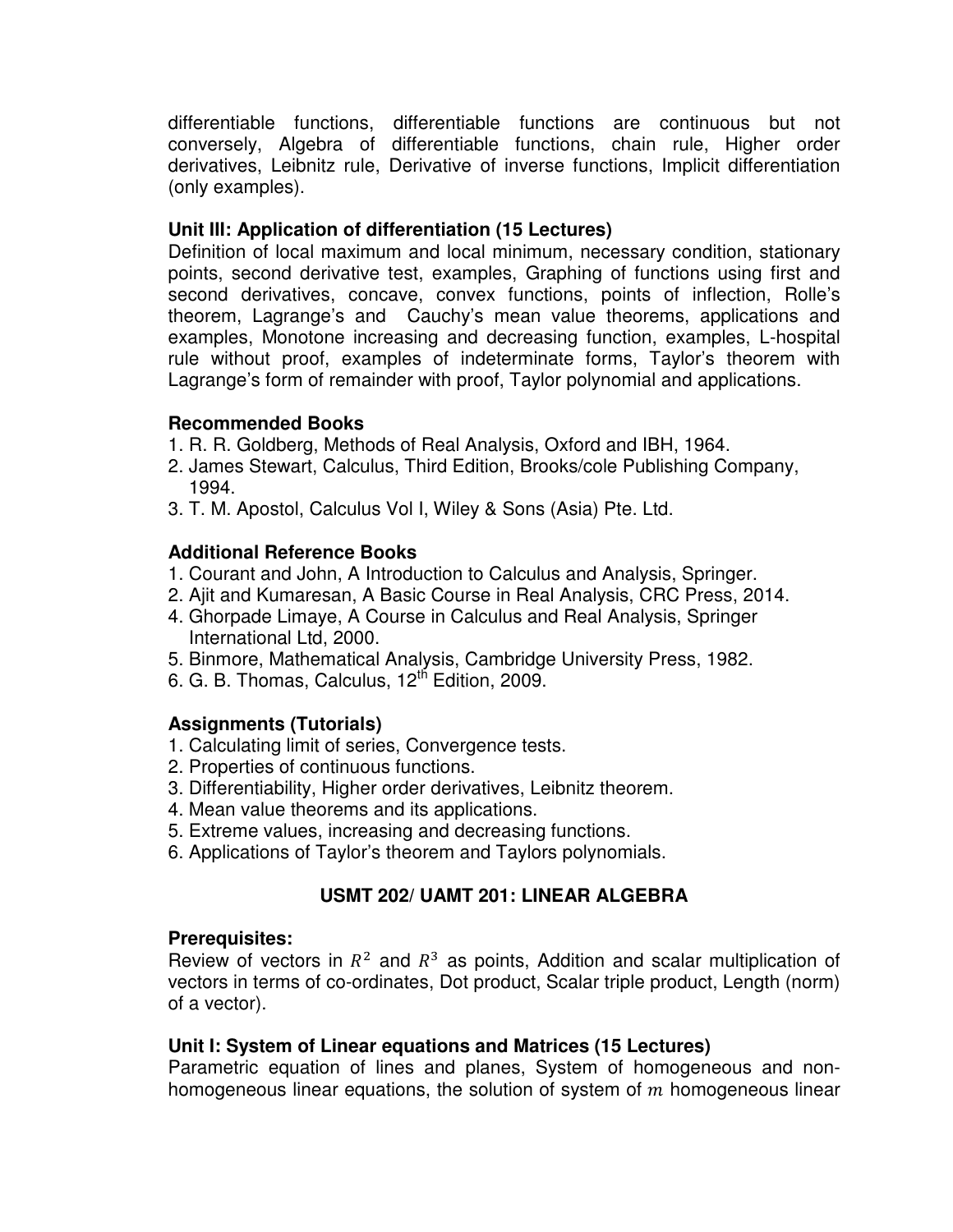equations in  $n$  unknowns by elimination and their geometrical interpretation  $for (m, n) = (1, 2), (1, 3), (2, 2), (2, 3), (3, 3),$  Definition of *n*-tuples of real numbers, sum of  $n$  -tuples and scalar multiple of  $n$  -tuple.

Matrices with real entries, addition, scalar multiplication and multiplication of matrices, Transpose of a matrix, Type of matrices: zero matrix, identity matrix, scalar, diagonal, upper triangular, lower triangular, symmetric, skew-symmetric matrices, Invertible matrices, identities such as  $(AB)^t = B^t A^t (AB)^{-1} = B^{-1}A^{-1}$ .

System of linear equations in matrix form, elementary row operations, row echelon matrix, Gaussian elimination method, to deduce that the system of  $m$ homogeneous linear equations in  $n$  unknowns has a non-trivial solution if  $m < n$ .

## **Unit II: Vector spaces (15 Lectures)**

Definition of real vector space, examples such as  $R^n$  with real entries,  $R[X]$ , space of  $m \times n$  matrices over R, space of real valued functions on a non empty set  $X$ .

Subspace: Definition, examples of subspaces of  $R^2$  and  $R^3$  such as lines, plane passing through origin, set of  $2 \times 2$ ,  $3 \times 3$  upper triangular, lower triangular, diagonal, symmetric and skew-symmetric matrices as subspaces of  $M_2(R)$ ,  $M_3(R)$ ,  $P_n[x] = \{a_0 + a_1x + ... + a_nx; a_i \in R, \text{ for } 0 \le i \le n\}$  of  $R[X]$ , solutions of m homogeneous linear equations in n unknowns as a subspace of  $R^n$ ; space of continuous real valued functions on a nonempty set X is a subspace of  $F(X, R)$ , properties of subspace such as necessary and sufficient condition for a non empty subset to be a subspace of a vector space, arbitrary intersection of subspaces of a vector space is a subspace; union of two subspaces is a subspace if and only if one is a subset of the other, Linear combinations of vectors in a vector space, Linear span  $L(S)$  of a non empty subset S of a vector space, S is the generating set of  $L(S)$ , linear span of a non empty subset of a vector space is a subspace of the vector space, Linearly independent / Linearly

dependent sets in a vector space, properties such as; a set of vectors in a vector space is linearly dependent if and only if one of the vectors  $v_i$  is a linear combination of the other vectors  $v_j$ 's.

## **Unit III: Basis and Linear Transformation (15 Lectures)**

Basis of a vector space, Dimension of a vector space, maximal linearly independent subset of a vector space is a basis of a vector space, minimal generating set of a vector space is a basis of a vector space, any set of  $n + 1$ vectors in a vector space with  $n$  elements in its basis is linearly dependent, any two basis of a vector space have the same number of elements, any  $n$  linearly independent vectors in an  $n$  dimensional vector space is a basis of a vector space, if  $W_1$  and  $W_2$  are subspaces of a vector space then  $W_1 + W_2$  is a subspace of the vector space, dim  $(W_1 + W_2) = \dim W_1 + \dim W_2 - \dim(W_1 \cap$  $W<sub>2</sub>$ ), extending the basis of a subspace to a basis of a vector space.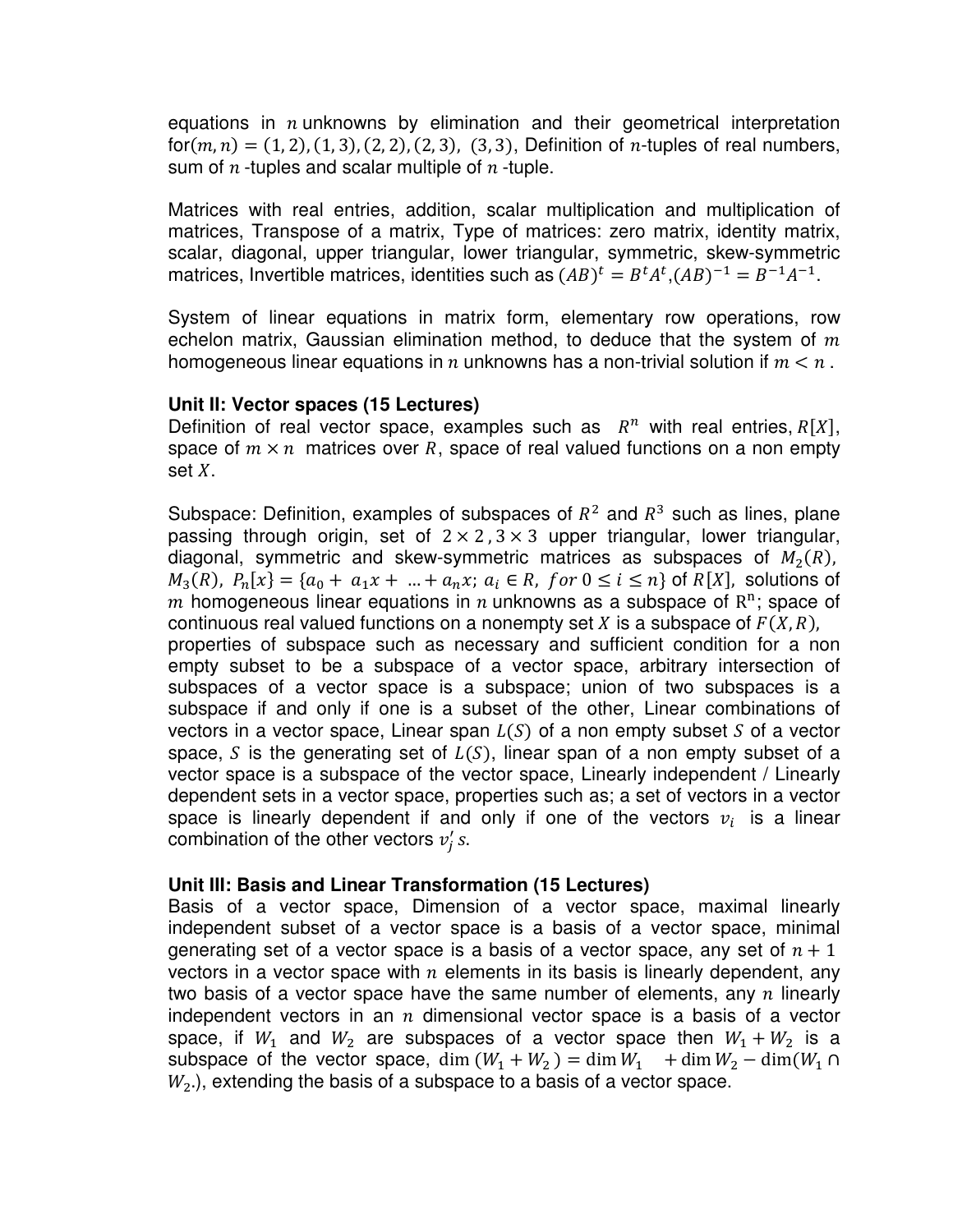Linear transformation, kernel, matrix associated with a linear transformation, properties such as; kernel of a linear transformation is a subspace of the domain space, for a linear transformation T,  $image(T)$  is a subspace of the co-domain space, if V, W are vector spaces with  $\{v_1, v_2, ..., v_n\}$  a basis of V and  ${w_1, w_2, ... w_n}$  any vectors in W then there exists a unique linear transformation  $T: V \to W$  such that  $T(v_i) = w_i$ ,  $1 \leq i \leq n$ , Rank nullity theorem (only statement) and examples.

## **Recommended Books**

- 1. Serge Lang, Introduction to Linear Algebra, Second Edition, Springer.
- 2. S. Kumaresan, Linear Algebra, A Geometric Approach, Prentice Hall of India, Pvt. Ltd, 2000.

## **Reference Books**

- 1. M. Artin: Algebra, Prentice Hall of India Private Limited, 1991.
- 2. K. Hoffman and R. Kunze: Linear Algebra, Tata McGraw-Hill, New Delhi, 1971.
- 3. Gilbert Strang: Linear Algebra and its applications, International Student Edition.
- 3. L. Smith: Linear Algebra, Springer Verlag.
- 4. A. Ramachandra Rao and P. Bhima Sankaran: Linear Algebra, Tata McGraw- Hill, New Delhi.
- 5. T. Banchoff and J. Warmers: Linear Algebra through Geometry, Springer Verlag, New York, 1984.
- 6. Sheldon Axler: Linear Algebra done right, Springer Verlag, New York.
- 7. Klaus Janich: Linear Algebra.
- 8. Otto Bretcher: Linear Algebra with Applications, Pearson Education.
- 9. Gareth Williams: Linear Algebra with Applications.

## **Assignments (Tutorials)**

- 1. Solving homogeneous system of m equations in n unknowns by elimination for  $(m, n) = (1, 2), (1, 3), (2, 2), (2, 3), (3, 3),$  Row echelon form.
- 2. Solving system  $AX = B$  by Gauss elimination, Solutions of system of linear Equations.
- 3. Verifying whether  $(V, +, \ldots)$  is a vector space, for a given set V and w. r. t.  $' + '$ and " . ".
- 4. Linear span of a nonempty subset of a vector space, determining whether a given subset of a vector space is a subspace. Showing the set of convergent real sequences is a subspace of the space of real sequences etc.
- 5. Finding basis of a vector space such as  $P_3[X]$ ,  $M_2[R]$  etc. Verifying whether a set is a basis of a vector space. Extending basis to a basis of a finite dimensional vector space.
- 6. Verifying whether  $T: V \to W$  is a linear transformation, finding kernel of a linear transformations and matrix associated with a linear transformation, verifying the Rank Nullity theorem.